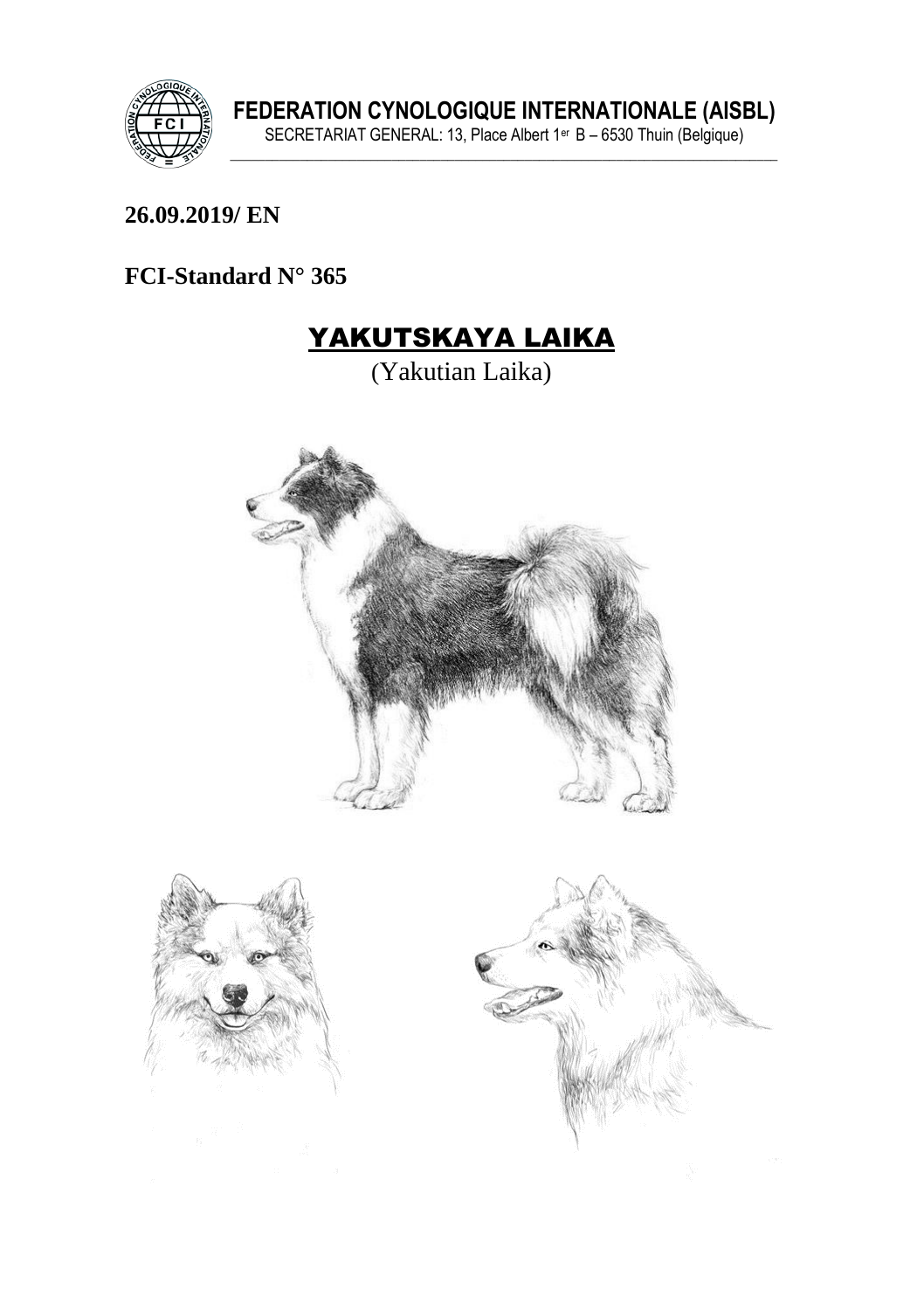**TRANSLATION**: Russian Kynological Federation, revised by Raymond TRIQUET, May 2019. Official language (EN).

**ORIGIN**: Russia.

#### **DATE OF PUBLICATION OF THE OFFICIAL VALID STANDARD**: 04/09/2019.

**UTILIZATION**: Sledge and hunting dog.

#### **FCI CLASSIFICATION:** Group 5 (Spitz and primitive types) Section 1 Nordic Sledge Dogs With working trial

**BRIEF HISTORICAL SUMMARY**: The Yakutian Laika is an ancient native dog breed which was naturally bred by aboriginal people of the North East of Russia as a sled dog and a hunting dog. Certain archaeological discoveries confirm that the local people used dogs for sledding and hunting as far back as 8000 years ago. The very first references about dogs in this region date back to 1633. The first published account of the Yakutian dogs was entitled "How Yakutians travel in winter" which was included in the book "Northern and Eastern Tartary" by Nicholas Witsen (Amsterdam, 1692). The first description of the Yakutian Laika appeared in the book "Geography of the Russian Empire" (Derpt, 1843), which announced it to be a "dog of a special breed". The first mention of the Yakutian Laika's total number found in the book "Statistical tables of the Russian Empire" (St. Petersburg, 1856): "There are 15157 dogs in the Yakut region used for sled work". The first Breed Standard for the North-East Sled Dog was adopted in 1958 and it formed the basis for the Yakutian Laika Breed Standard published in 2005 by the Russian Kynological Federation. For many centuries, the Yakutian Laika accompanied the northern man in everyday life, helping him to hunt, vigilantly watch his home, herd reindeers and transport goods in the severe conditions of the Far North.

These skills have glorified the Yakutian Laika as a versatile breed not only in Russia but also in many countries on different continents.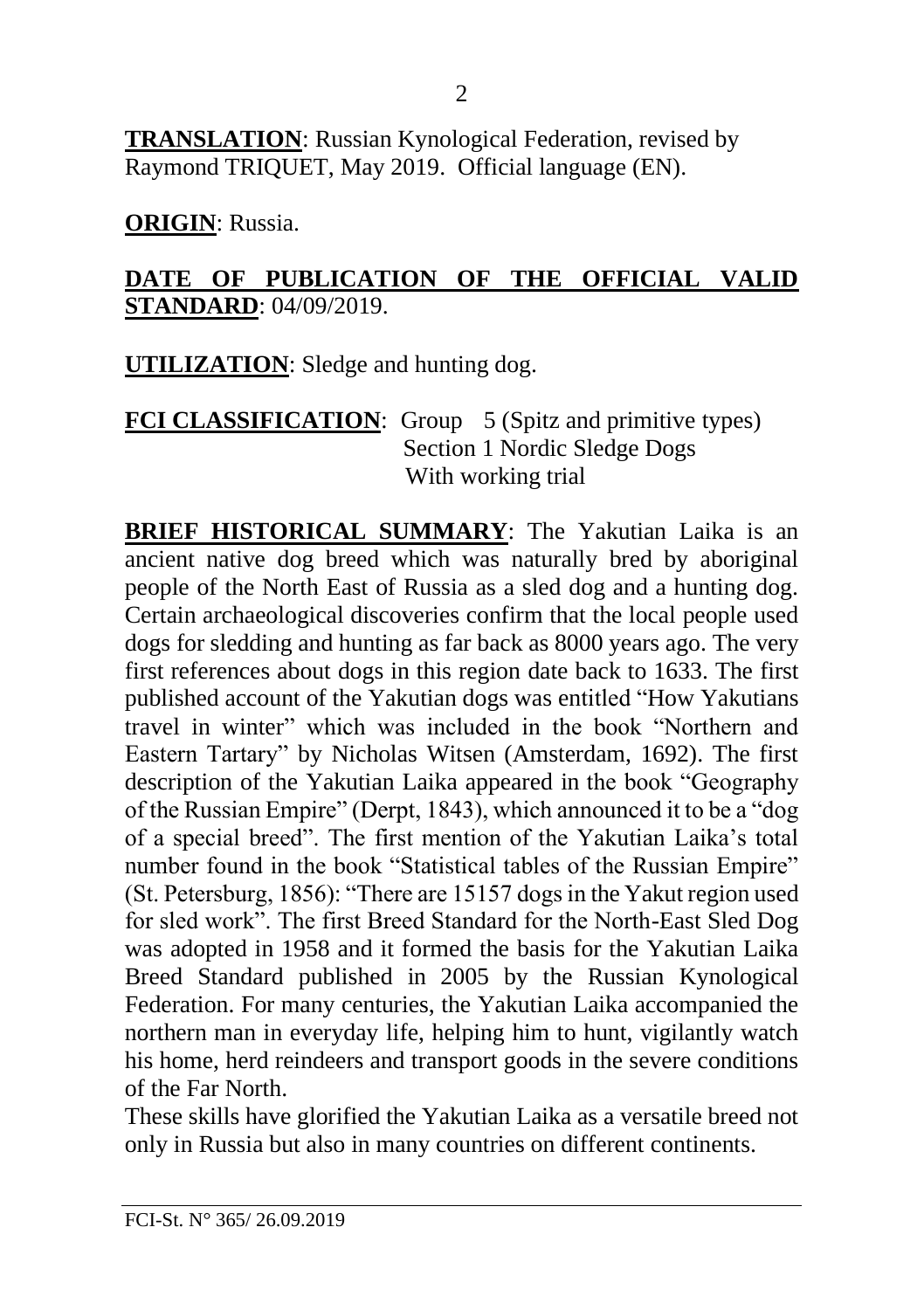**GENERAL APPEARANCE**: Yakutian Laika is a dog of medium size, strong, compact, well-muscled, with moderately long legs and thick skin with no signs of looseness.

The coat is well developed and should be sufficient for living and working in severe Arctic conditions. Sexual dimorphism is clearly pronounced, males are stronger and more powerful than females.

## **IMPORTANT PROPORTIONS**:

- The length of body from the point of shoulder to the point of buttocks exceeds the height at withers by 10–15%.
- The length of the head is a bit less than 40% of the height at withers.
- The length of the muzzle is 38–40% of the length of the head.
- The length of the foreleg to the elbow is  $52-54\%$  of the height at withers.

**BEHAVIOUR / TEMPERAMENT**: Yakutian Laika is a bold, lively, close to man, friendly, sociable and energetic dog.

HEAD: Wedge-shaped, moderately pointed, proportional to dog's size.

## CRANIAL REGION:

Skull: Moderately broad, slightly rounded, with a sufficiently high forehead.

Stop: Well pronounced.

## FACIAL REGION:

Nose: Of big size, with wide nostrils, black or brown in colour.

Muzzle: Well filled under the eyes, wedge-shaped, gradually tapering towards the tip of the nose.

Lips: Dry, tight-fitting, well pigmented.

Jaws / Teeth: Teeth are strong, white, preferably in a complete set (42 teeth according to the dental formula). Scissors bite or level bite. A tight undershot (without a gap) is acceptable for dogs older than 3 years.

Cheeks: Moderately pronounced.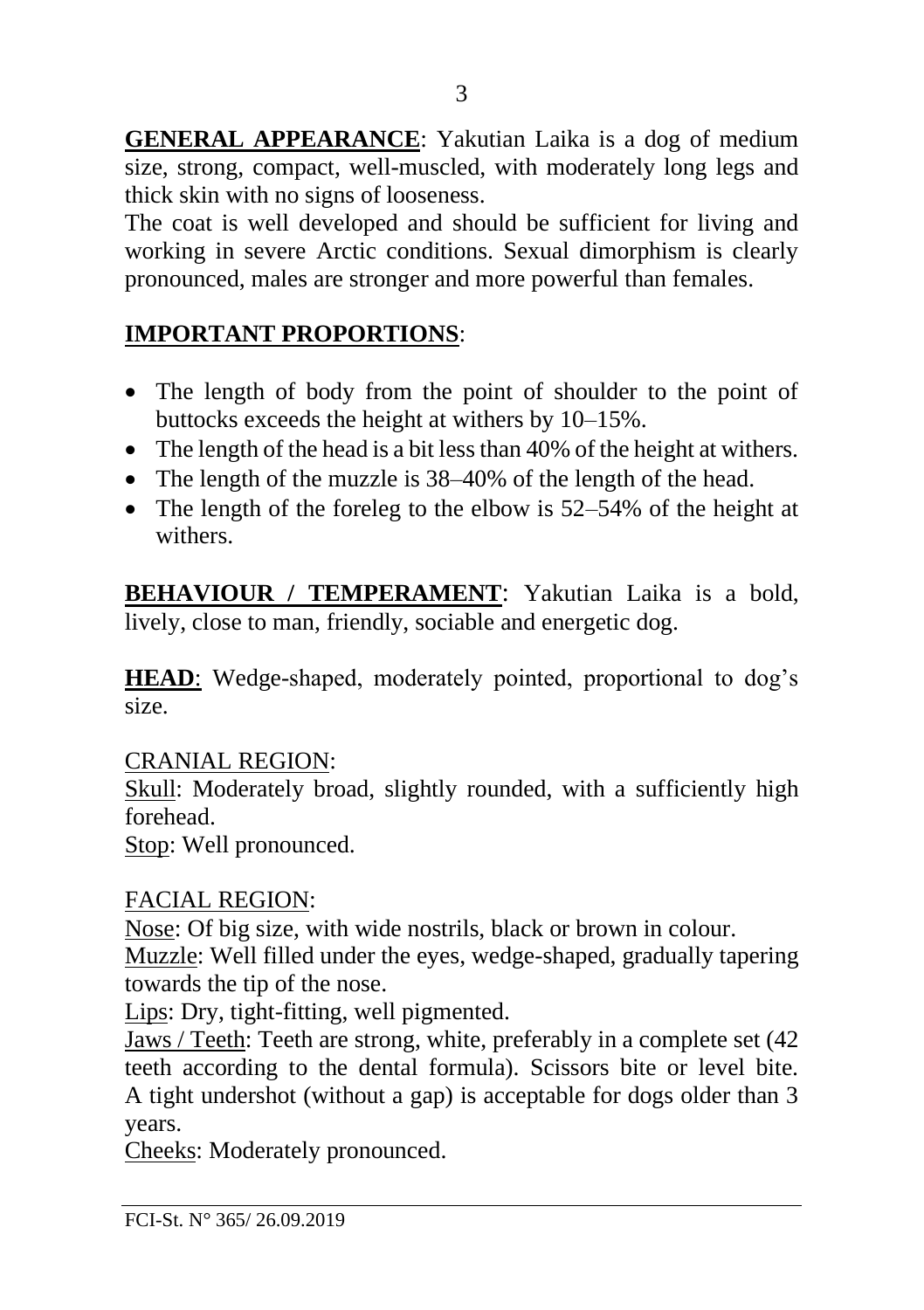**EYES**: Set straight and wide, but not deep; almond-shaped. Eyes colour is dark brown, or blue as well as odd eyes (one brown, one blue) or blue segments on brown iris. Dry, tight fitting eye rims matching the colour of nose. Depigmentated eye rim against white background permissible.

**EARS**: Of triangular shape, set high, wide at the base, thick, erect or half-pricked. Ears covered with thick, short hair. Ears laid back while moving.

**NECK**: Of moderate set and length, muscular.

## **BODY**: Compact.

Top line: Straight and firm, with a very slight slope from moderately pronounced withers to the base of the tail.

Back: Firm, wide, straight, muscular.

Loin: Short, wide, muscular.

Croup: Wide, muscular, long, rounded, almost horizontal.

Chest: Broad, with well sprung ribs, long enough, moderately deep. Underline and belly: Slightly tucked up.

**TAIL**: Set high, covered with a thick furry coat, curled up as semicircle on the dog's back, sickle curve tail allowed. At rest or in long distance movement tail may hang loosely.

**LIMBS:** Strong, muscular, straight, parallel.

## FOREQUARTERS:

General appearance: Straight, parallel, strong, very well-muscled.

Shoulder: Shoulder blade sloping, of moderate length.

Upper arm: Muscular, sloping, of moderate length.

Elbow: Set well to body, placed backward.

Forearm: Rather long, parallel.

Metacarpus (Pastern): Short, strong, slightly sloping.

Forefeet: Well arched, with tight fitting toes and very hard pads. Thick coat (brush) between toes.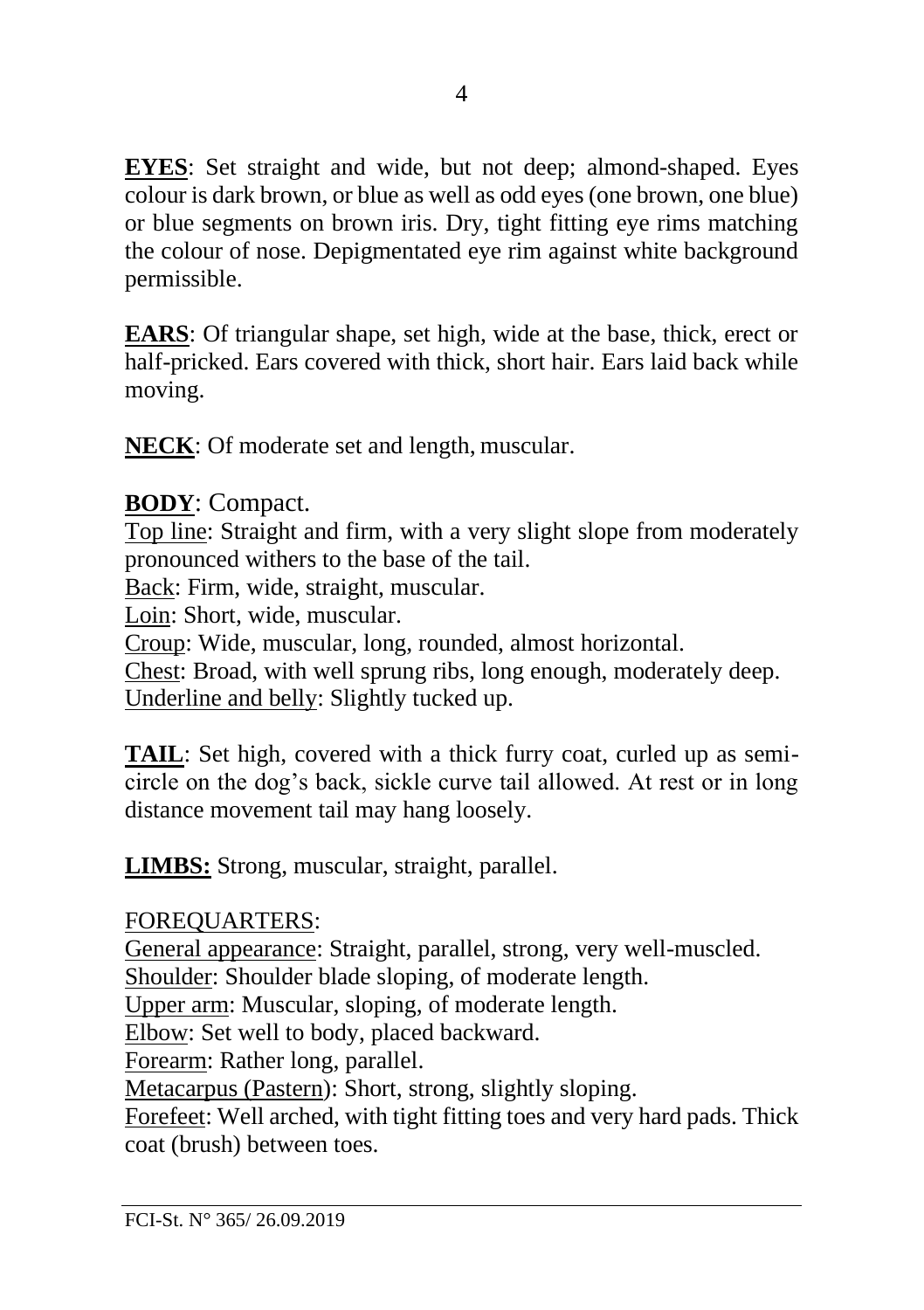## HINDQUARTERS:

General appearance: Strong-boned and well-muscled. Seen from the rear – straight and parallel.

Thigh: Broad and muscular.

Stifle (Knee): Well defined.

Lower thigh: Of medium length, strong. Hock joints angulation is well defined.

Metatarsus (Rear pastern): Strong, vertical.

Hind feet: Well arched, with tight fitting toes and very hard pads. Thick coat (brush) between toes. Slightly bigger than the front feet.

**GAIT / MOVEMENT**: Fast, elastic. Characteristic gaits are brisk trot and gallop.

## **COAT**:

Hair: Thick, glossy, straight, coarse, of medium length, with very well developed thick and dense undercoat. On the neck it forms a mane, especially clearly pronounced in males; thick feathers on the back sides of the front and hind legs; the tail feathered with a small fringe. Coat is shorter on the head and front sides of the legs.

Colour: White and any patching (bicolour or tricolour).

## **SIZE**:

Height at the withers: Males: 55–59 cm. Females: 53–57 cm.

**FAULTS**: Any departure from the foregoing points should be considered a fault and the seriousness with which the fault should be regarded should be in exact proportion to its degree and its effect upon the health and welfare of the dog and its ability to perform its traditional work.

## **SEVERE FAULTS**:

- A strong deviation from the type, short-legged dog;
- Square in body;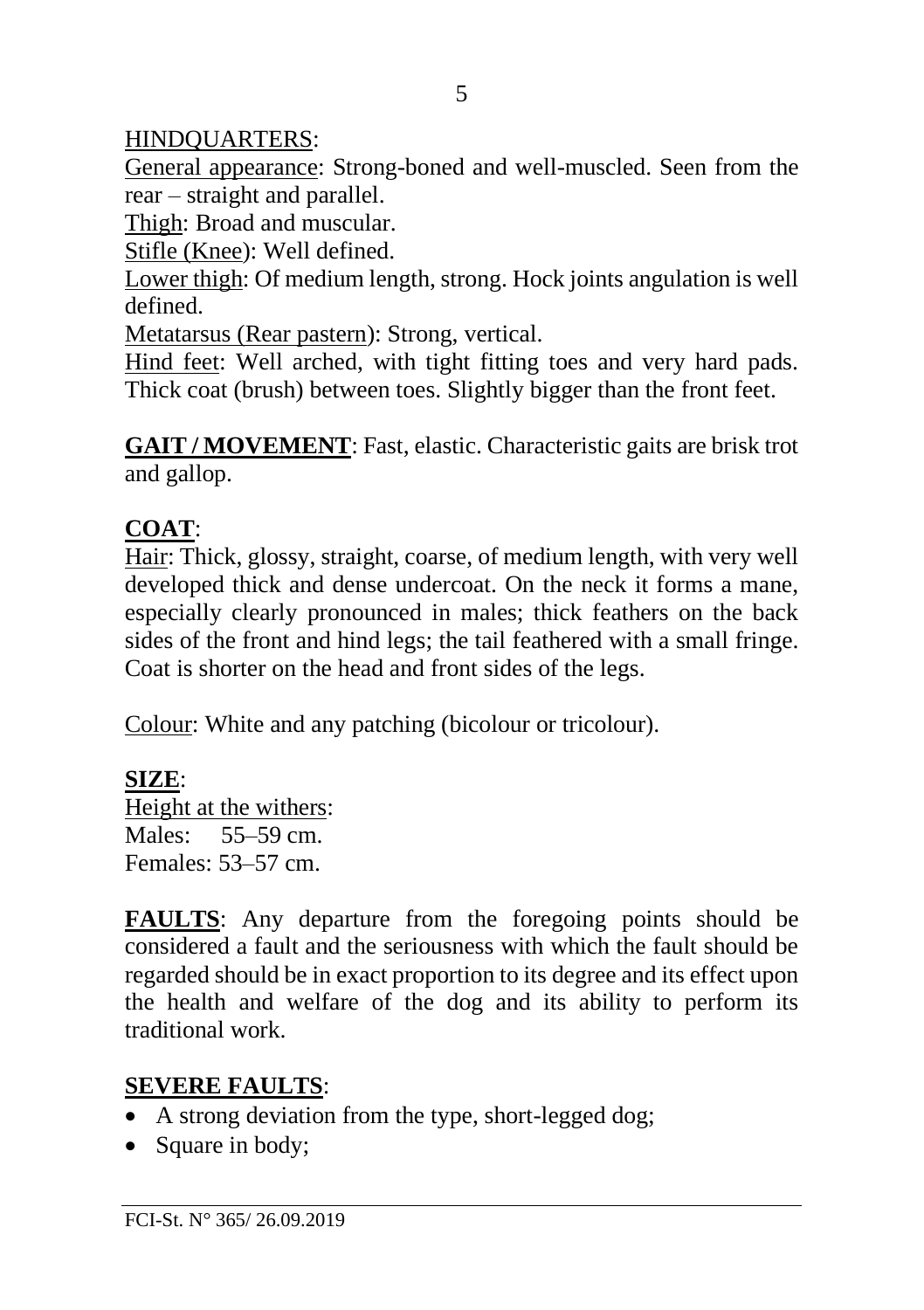- Flat-ribbed, shallow or barrel chest;
- Poorly balanced, sluggish movements;
- Wavy, soft, too short hair with a poorly developed undercoat.

# **DISQUALIFYING FAULTS**:

- Aggressive or overly shy dogs.
- Any dog clearly showing physical or behavioural abnormalities.
- Males in feminine type ;
- Overshot, undershot with a gap (any gap is unacceptable), wry jaw;
- Total depigmentation of nose, eye rims or lips;
- Any solid colour except of white;
- Short (smooth) hair:
- Any behavioral or constitutional deviations affecting the health of the dog and its ability to perform the work traditional for this particular breed.

# **N.B.**:

- Male animals should have two apparently normal testicles fully descended into the scrotum.
- Only functionally and clinically healthy dogs, with breed typical conformation should be used for breeding.